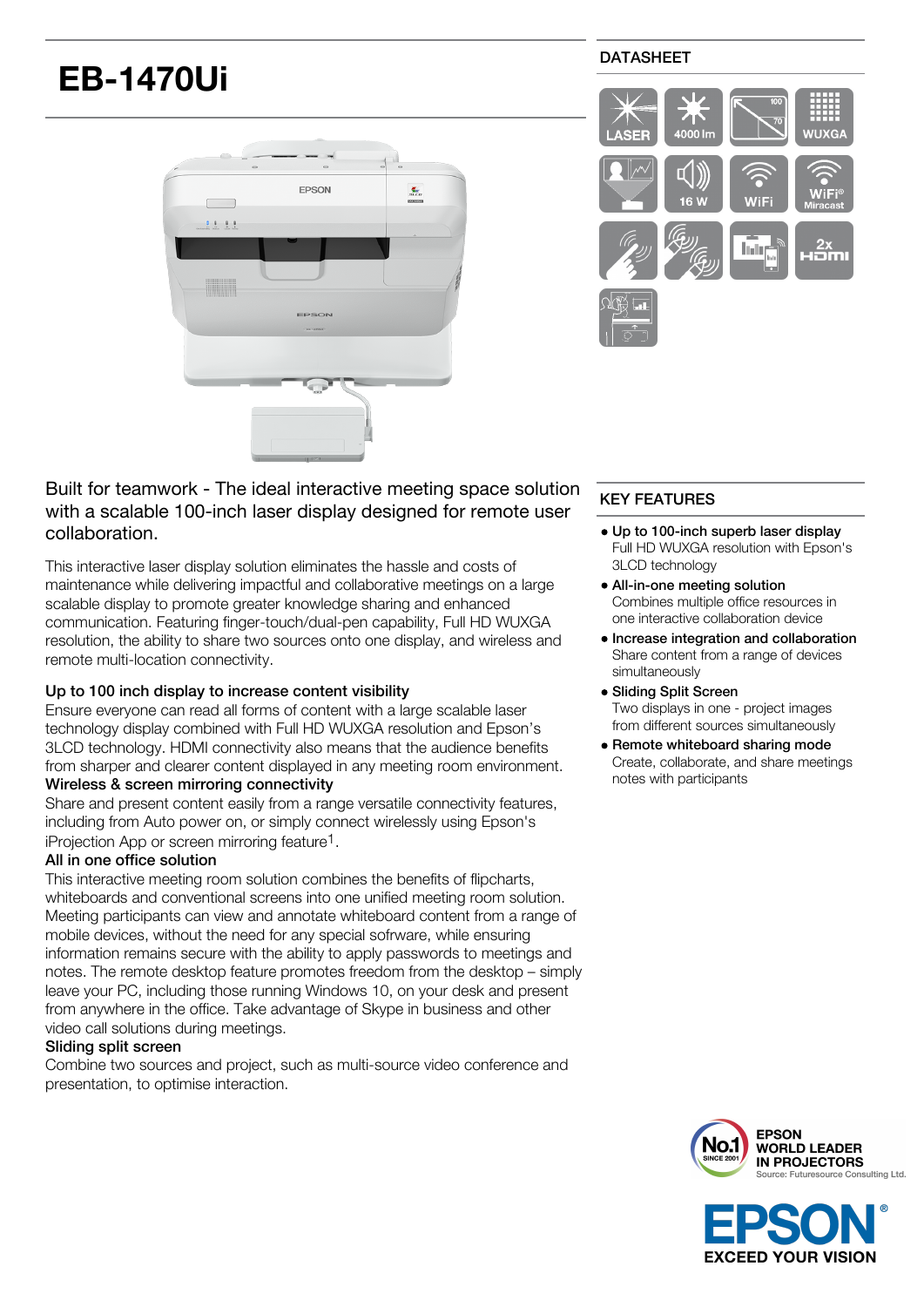## PRODUCT SPECIFICATIONS

| <b>TECHNOLOGY</b>               |                                                                                                  |  |
|---------------------------------|--------------------------------------------------------------------------------------------------|--|
| <b>Projection System</b>        | <b>3LCD Technology</b>                                                                           |  |
| <b>LCD Panel</b>                | 0.67 inch with MLA (D10)                                                                         |  |
| <b>IMAGE</b>                    |                                                                                                  |  |
| <b>Colour Light Output</b>      | 4,000 lumen- 2,800 lumen (economy) In accordance with IDMS15.4                                   |  |
| White Light Output              | 4,000 lumen - 2,800 lumen (economy) In accordance with ISO 21118:2012                            |  |
| Resolution                      | WUXGA, 1920 x 1200, 16:10                                                                        |  |
| <b>Contrast Ratio</b>           | 2,500,000:1                                                                                      |  |
| <b>Keystone Correction</b>      | Manual vertical: $\pm$ 3°, Manual horizontal $\pm$ 3°                                            |  |
| <b>Colour Reproduction</b>      | Upto 1.07 billion colours                                                                        |  |
| <b>OPTICAL</b>                  |                                                                                                  |  |
| <b>Projection Ratio</b>         | $0.27 - 0.37:1$                                                                                  |  |
| Zoom                            | Digital, Factor: 1 - 1.35                                                                        |  |
| <b>Image Size</b>               | 70 inches - 100 inches                                                                           |  |
| <b>Projection Distance Wide</b> | 0.4 m (70 inch screen)                                                                           |  |
| <b>Projection Distance Tele</b> | 0.6 m (100 inch screen)                                                                          |  |
| <b>Projection Lens F Number</b> | 1.6                                                                                              |  |
| <b>Focal Distance</b>           | $4.2 \text{ mm}$                                                                                 |  |
| Focus                           | Manual                                                                                           |  |
| Offset                          | 5.8:1                                                                                            |  |
|                                 |                                                                                                  |  |
| <b>CONNECTIVITY</b>             |                                                                                                  |  |
| <b>USB Display Function</b>     | 3 in 1: Image / Mouse / Sound                                                                    |  |
| Interfaces                      | USB 2.0 Type A (2x), USB 2.0 Type B, RS-232C, Ethernet interface (100 Base-TX / 10 Base-T),      |  |
|                                 | Wireless LAN IEEE 802.11b/g/n, VGA in, VGA out, HDMI in (2x), S-Video in, MHL, Stereo mini       |  |
|                                 | jack audio out, Stereo mini jack audio in (2x), Microphone input, Finger-touch interface, Sync.  |  |
|                                 | in, Sync. out, Miracast, Remote Desktop Connection, USB Interface for keyboard, DVI out          |  |
|                                 | (whiteboard)                                                                                     |  |
| Epson iProjection App           | Ad-Hoc / Infrastructure                                                                          |  |
| <b>ADVANCED FEATURES</b>        |                                                                                                  |  |
| Security                        | Kensington lock, Control panel lock, Password lock, Padlock, Security cable hole, Wireless       |  |
|                                 | LAN unit lock, Wireless LAN security, Password protection                                        |  |
| Features                        | AV mute slide, Auto calibration, Auto Power On, Auto brightness adjustment, Automatic input      |  |
|                                 | selection, Built-in speaker, CEC compatible, Customizable user logo, Digital zoom, Direct        |  |
|                                 | Power on/off, Document Camera Compatible, Driverless installation, Dual Pen Support, Easy        |  |
|                                 | OSD pre-setting, Finger-touch support, Home Screen, Interactive, Long light source life, MHL     |  |
|                                 | audio/video interface, Multi-screen interactivity, Mute key, PC free annotation, iProjection App |  |
|                                 | for Chromebook, Remote Desktop Connection, Screen Mirroring, Split-Screen-Function,              |  |
|                                 | Whiteboard sharing function, Wireless LAN capable, iProjection App                               |  |
| <b>Video Colour Modes</b>       |                                                                                                  |  |
|                                 | Blackboard, Dynamic, Photo, Presentation, sRGB, Whiteboard                                       |  |
| <b>GENERAL</b>                  |                                                                                                  |  |
| <b>Energy Use</b>               | 448 W, 332 W (economy), 2 W (standby)                                                            |  |
| <b>Product dimensions</b>       | 494 x 437 x 172 mm (Width x Depth x Height)                                                      |  |
| Product weight                  | 11.4 kg                                                                                          |  |
| Noise Level                     | Normal: 38 dB (A) - Economy: 27 dB (A)                                                           |  |
| OTHER                           |                                                                                                  |  |
| Warranty                        | 60 months On-site service or 12,000 h                                                            |  |

### **EB-1470Ui**

## WHAT'S IN THE BOX

- **Remote control incl. batteries**
- Control pad
- CD Manual
- **Finger touch unit**
- Interactive pens
- Power cable
- USB cable
- Wall mounting bracket
- Pen case
- Warranty card
- Quick Start Guide
- Wireless LAN unit
- **Replacement pen tips**
- Main unit